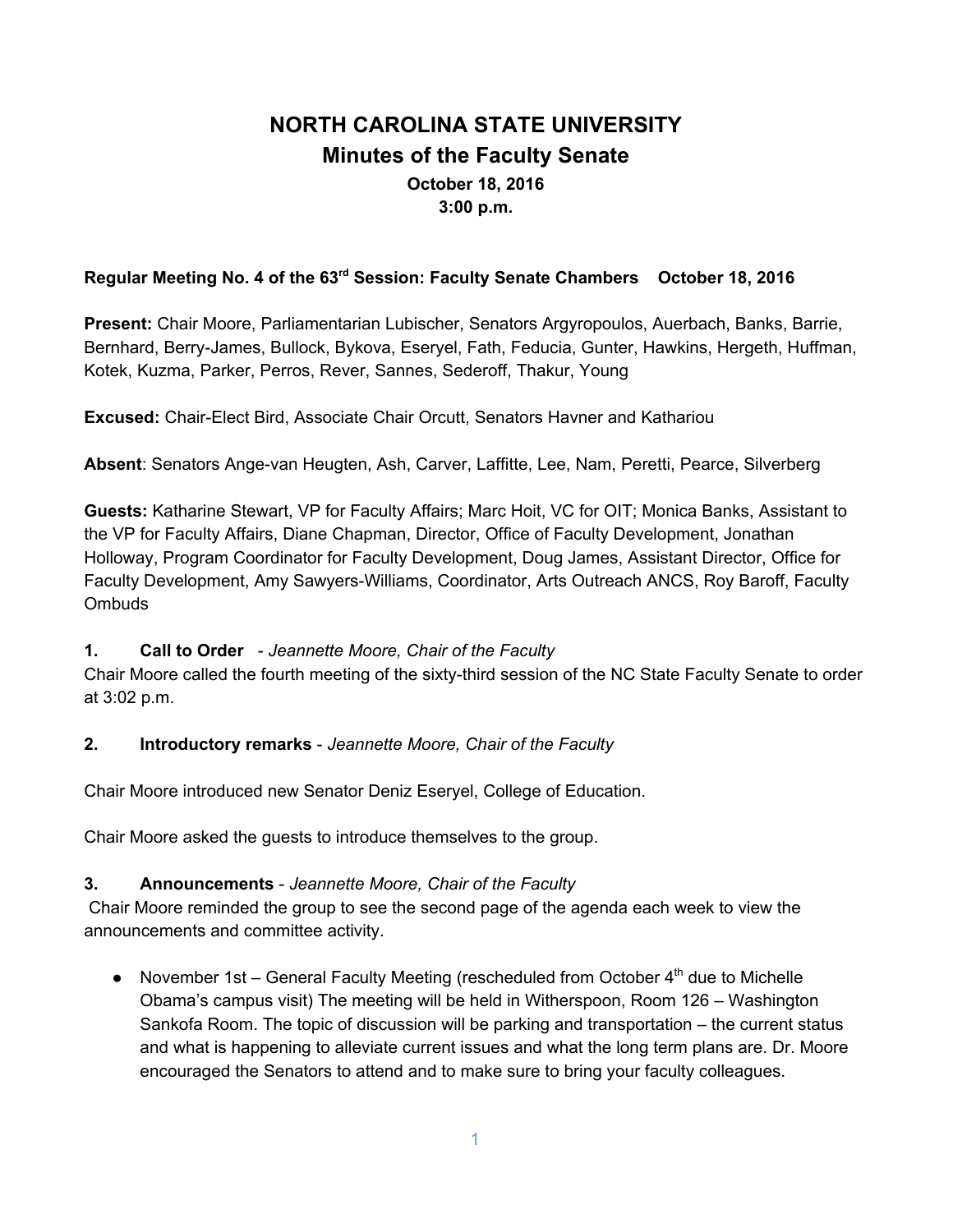- October 28 Kickoff for Faculty/Staff giving campaign
- Committees are meeting please review the meeting minutes on the Faculty Senate website.
- Reminder to all to login to update healthcare selections to avoid higher premiums. Please call Human Resources if you cannot access the portal.
- Upcoming Faculty Development Workshops: Success Strategies for NTT Promotion, Data Management Planning, What Faculty Need to Know, Working Across Modes of Thinking, Integrating Visual Learning in the Classroom. See <http://go.ncsu.edu/ofdregistration>
- UNC general administration survey on the Strategic Plan. You still have plenty of time if you have not yet completed the survey. This will have a major impact on all Universities in the UNC system and your input is very important.
- Senator Havner has agreed to serve on the Administrative Board of the Graduate School. Chair Moore conveyed thanks to him for his willingness.
- The State Employees combined campaign is going on and information will be coming out soon regarding that initiative.

### **4. Approval of the Minutes, Regular Meeting No.3 of the 63rd Session, September 20, 2016**

Chair Moore, substituting for Associate Chair Orcutt who is attending another meeting on campus and unable to attend this meeting, called for a motion to approve the minutes for the third meeting of the 63rd NC State Faculty Senate session.

With no opposition or changes, a motion to approve the minutes as submitted was made, seconded, and passed unanimously.

### **5. Provost's Remarks and Q/A**

*Katharine Stewart for Warwick Arden, Executive Vice Chancellor and Provost*

Dr. Stewart brought greetings from Provost who is attending a very important meeting with students during the same hour. She stated that the Provost asked her to spend a good amount of time talking about issues related to Campus climate. She reported that the leadership team is working hard and thinking about this and she wanted to draw attention to the following:

She reported that the Provost sent out the October newsletter in an email, which was focused on diversity and campus climate, including three articles: *Navigating the Path Ahead*, which is focused on progress the University has made in the area of inclusion, equity and diversity and also where the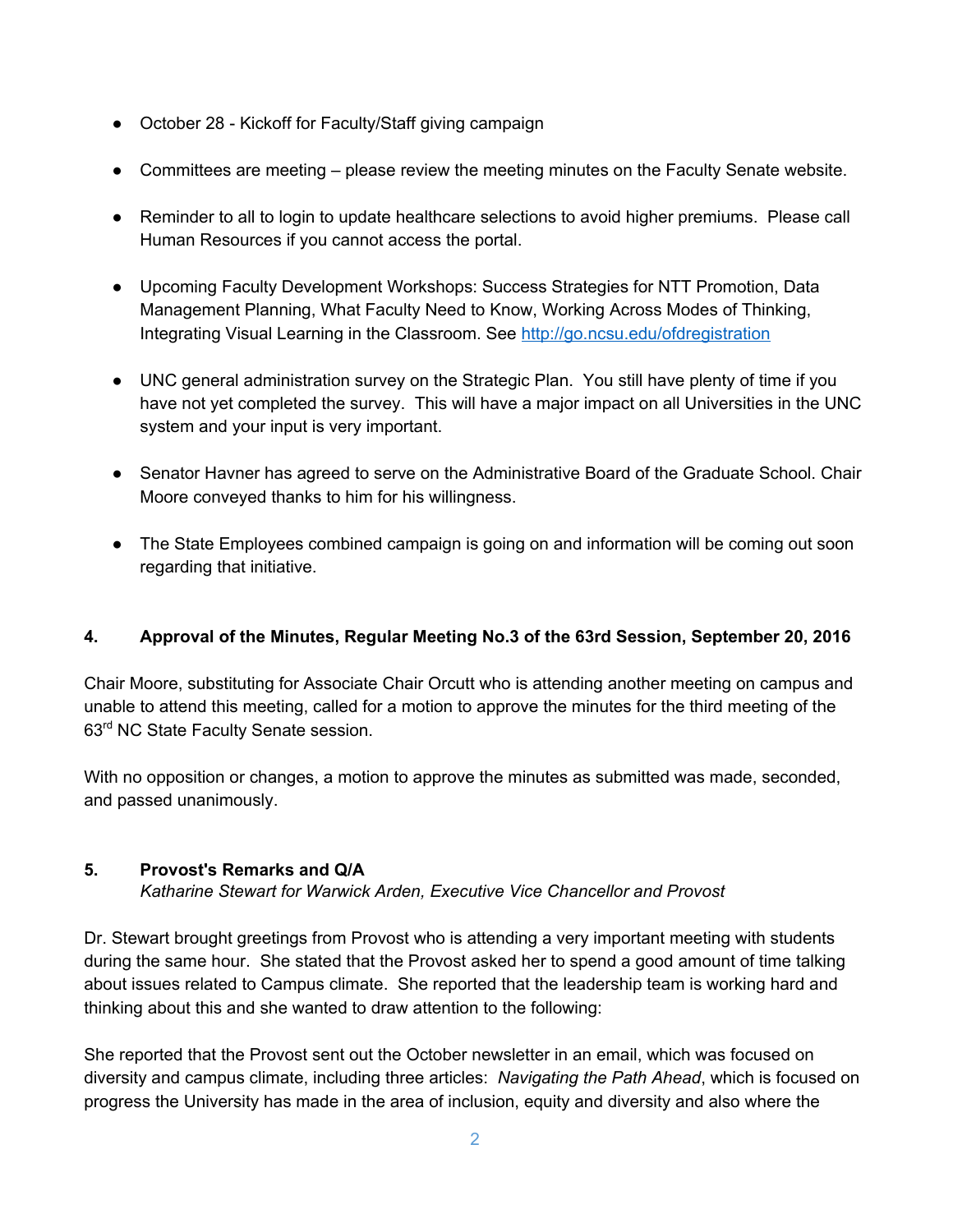leadership team feels there is important additional work to be done. Additionally, she pointed out, there is an interview with the Vice Provost for the Office of Institutional Equity and Diversity, Linda McCabe Smith, that talks about her philosophy and the cross section of programming that OIED offers.

Dr. Stewart encouraged the Senators to take a look at the article and to particularly notice that Dr. Smith is hoping to grow programming to and work collaboratively with faculty staff and students across campus.

She pointed out that included also in the email are personal comments from the Provost about his concerns and the steps he intends to take to continue to make NC State a more inclusive campus; "What we know is that the campus is coming together in light of a lot of recent events, both locally and nationally and doing some hard looking at where we have made progress and where we have a lot of work to do." Dr. Stewart then stated that she believes that's really what the Provost seems quite dedicated to.

Dr. Stewart continued that there were some things that happened back in January that the Provost asked her to remind you of; in January, the Chancellor announced that the University was going to undertake several new activities that included meeting with several groups of students, faculty and staff to discuss their experiences at NC State, hear from them personally and hear about their recommendations about how the University can do better to improve the climate and to address cultural competence throughout the University.

Dr. Stewart relayed that the Chancellor announced at that time that he would be including the VP OIED in his Cabinet so that those conversations could be happening at the highest levels of leadership in the University on a regular basis. Additionally, he added that UDAC, the University Diversity Advisory Committee, also engaged the campus community in thinking about how can cultural competence be improved and how can we think critically about racial climate at NC State. She noted that this was the time that the Chancellor also announced the creation of Bias Incident Response Team, or BIRT. She explained that the purpose of BIRT is to coordinate appropriate responses to any incidence of bias that are reported to it and to think about how support can be provided to affected populations.

She continued her presentation by reporting that in the Provost's office currently, the staff is in the process of developing two programs that are specific to bringing in junior faculty and senior faculty, Emerging Scholars program, and the Senior Visiting Scholar Program. The purpose of these programs will be to attract under-represented faculty to NC State for visits and then hopefully to continue to attract those faculty to NC State on a more permanent basis. She added at she is working on primarily for the Provost and is finalizing a few issues with Human Resources because we have to sure we are recruiting folks to these temporary positions appropriately. She stated that the Provost's office will be forming an advisory committee made up of faculty to help with that program.

Dr. Stewart stated that the Council of Undergraduate Education began last spring evaluating the diversity component of the general education offerings, and that was also something that the UDAC had recommended. She continued by saying that the OIED and Human Resources were charged by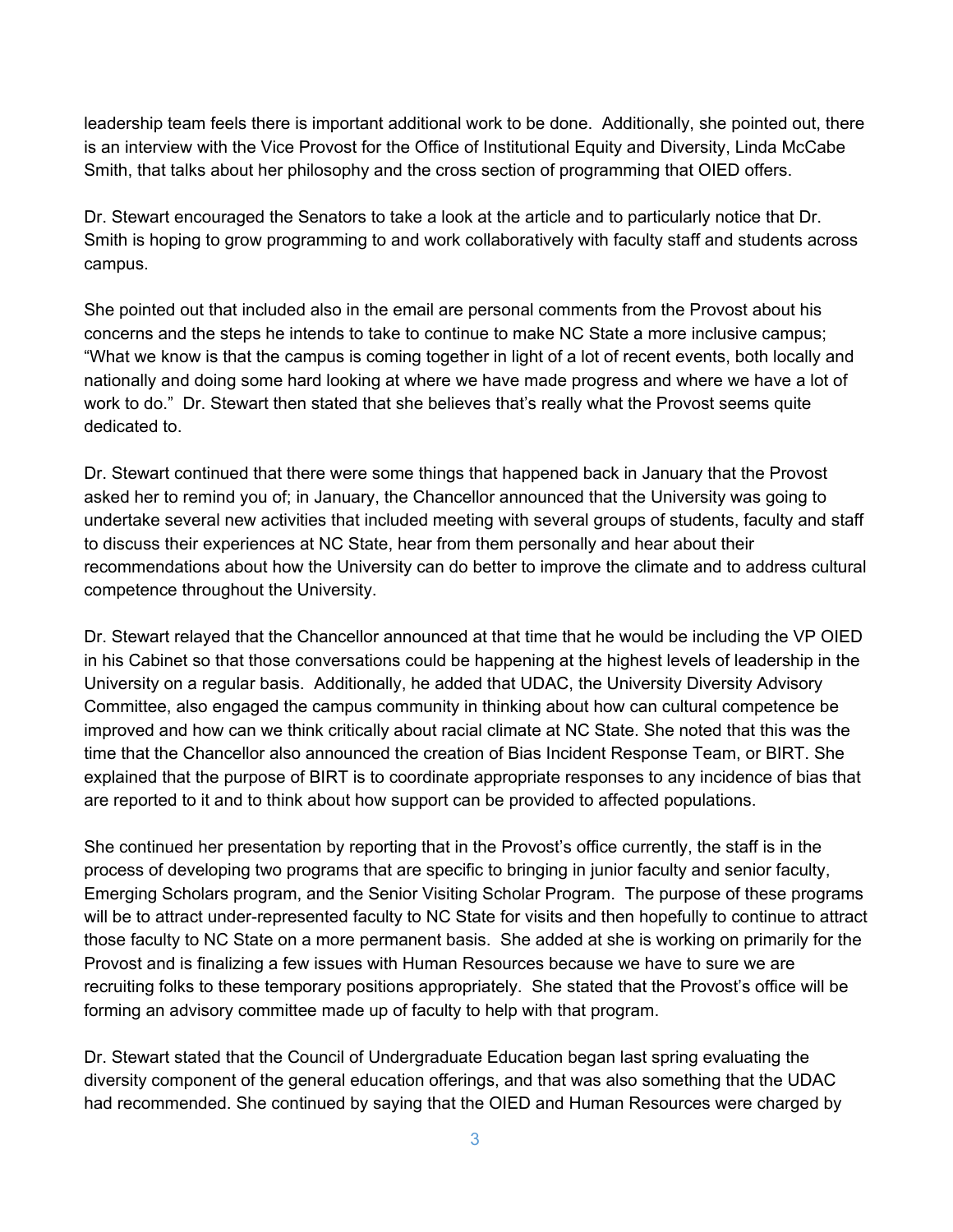the Chancellor to work together to really coordinate programming opportunities for inclusion and equity and culture competence programming for faculty and staff.

She reported that the UDAC has worked really hard on a lot of these issues and have made several recommendations to the Chancellor and the Provost. She said that there are four areas where they have made key recommendations and where there is action being taken. Those four areas are: Cultural competency

General Education program course requirement Communication Student Government

Dr. Stewart explained that in cultural competency, Linda McCabe Smith and OIED will be leading the cultural competency effort to think about what professional competency levels need to be set for faculty and staff, and to develop and make training available to the campus community, in addition to established outcomes and expectations for those within the campus community around these targets. She stated that that is one of the things that UDAC had recommended. Dr. Stewart continued by stating that the General Education Diversity Course requirement actions are being led by Mike Mullen and that there is a task force that is working on that now that will include discussion and review of the US Diversity Course requirement, including examining the questions of what it means to qualify as a US Diversity Course, what courses are currently on the list, and what is needed to satisfy that course requirement. She stated that the task force is being charged with determining the need for a stand-alone cultural competency class and whether that should be required for all undergraduate students. She explained that the task force will be appointed this week and has very strong faculty representation as well as Faculty Senate representation.

Dr. Stewart stated that the communication piece is really thinking about incorporating culturally competent messaging broadly to reflect diversity throughout our campus community, but also making sure that the campus community knows about BIRT – the Bias Incidence Response Team. She continued by saying that when that team was formed, there were a lot of people who didn't realize that it was available and how they could access it and that as a result, the communication is being developed, which includes an increased attention to marketing efforts, particularly around issues like diversity education week.

Additionally, Dr. Stewart reported that Student Government actions are being led by Justine Hollingshead in DASA. Her team is really thinking about student government's concerns and student government town hall issues at this time.

She stated that recommendations that were presented by UDAC were adopted by the Provost and Chancellor and those are being acted on now. She continued, "I think that many of those came into a very different light and under a much more prominent light after the issues in the early fall that we dealt with and that we discussed as a campus community in September at the Town Hall." She stated that the Town Hall had been scheduled prior to some of the incidents that occurred but before that Town Hall occurred, we had a series of shootings of young African American men by police and then we had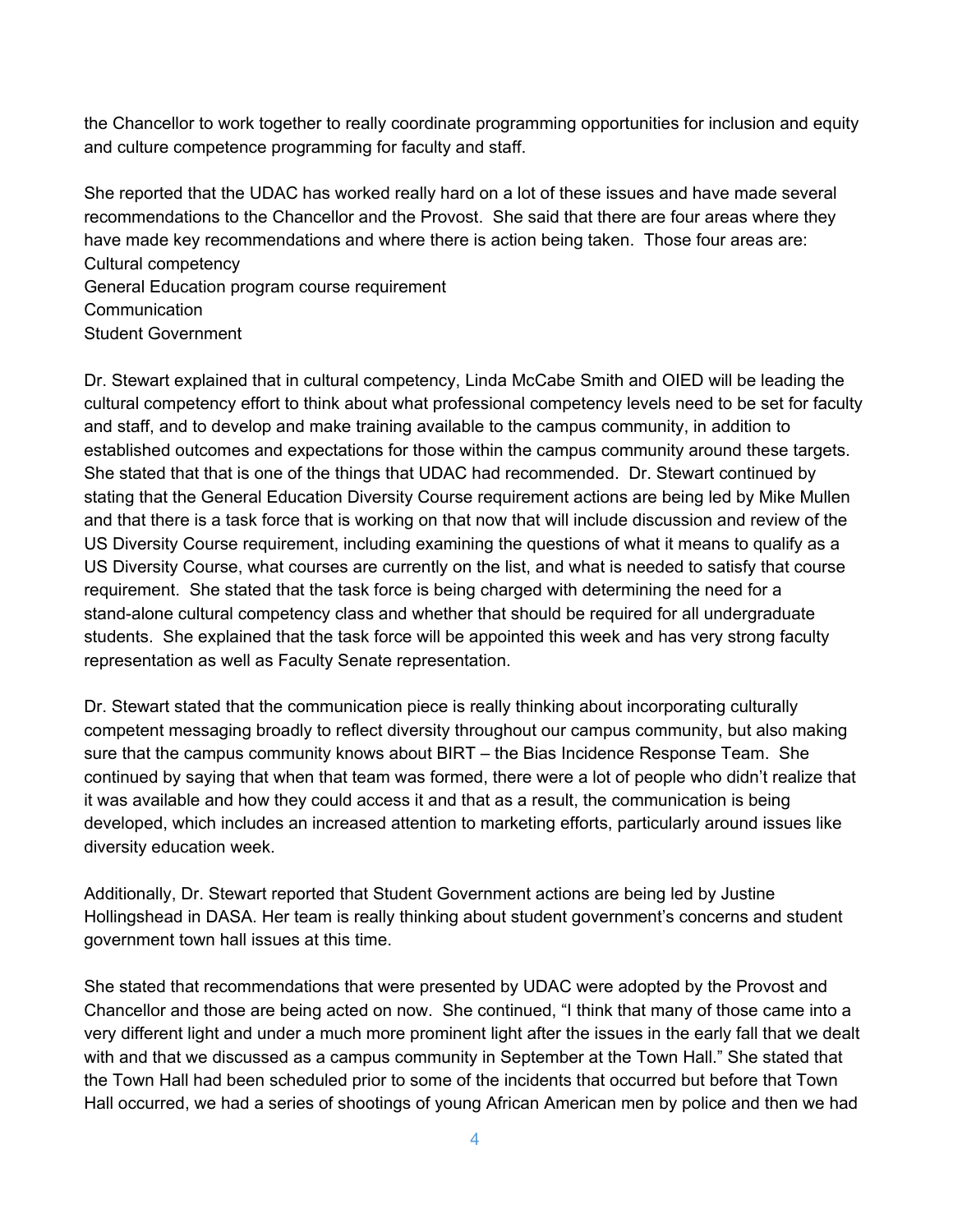an incident of some fairly breathtaking language being used by students in a private social media environment that got disseminated to the campus community. She reported that this incident provoked a lot of concern and hurt and fear on the part of the students. She said that the Town Hall really gave the Chancellor and the Provost an opportunity to not only talk about some of the things they were doing but also a chance to hear some of the feelings of the students. She continued by saying that after that Town Hall, the Chancellor asked Linda McCabe Smith and the Senior Director of Campus Community Centers, Reggie Barnes, to assemble the BIRT and look really carefully at that social media incident and examine how the University can improve its response to those kinds of situations. She stated that they are currently looking at that situation and, as the Chancellor requested, the OIED is reviewing national best practices and examining how NC State can improve its policies and procedures regarding inclusion and equity.

Dr. Stewart reiterated that at this current time, Dr. McCabe-Smith, Provost Arden and Vice Chancellor Mullen are meeting with students and student leaders to talk about some of their concerns and how leadership can continue to respond to their concerns that have been highlighted over the past several months. She also outlined a couple of other things that are underway such as a task force that has been created by the Chancellor to assess our efforts to recruit, admit, retain and graduate students from underrepresented groups, which is co-chaired by VC Mike Mullen and the Student Body VP Brayndon Stafford. She stated that the members of the task force include students, faculty, staff and alumni and that they will present their recommendations to the Chancellor at the end of this academic year.

She continued by saying that Linda McCabe Smith is an incredible new addition to the campus community and that she is doing a lot of thinking about how the University can be more planful and comprehensive about its inclusion and equity programming. She stated that she is also thinking a lot about what resources are available to the campus community. Dr. Stewart encouraged the Faculty Senate to reach out to her and talk with her with any thoughts or ideas or concerns.

Dr. Stewart went on to say that there is a another task force being created that she and Amy Jinnette will be coordinating that is focused on statements of mutual expectations. She stated that they have heard loud and clear from a series of University RPT committees that SMEs are often used somewhat inconsistently throughout the process – the faculty appointment and reappointment, promotion and tenure process. As a result, she said, the Provost has asked this committee to look at how we can do a better job of making SMEs a little more consistent and clear for faculty without making them so rigid that they become unuseful. She told the Senators that this is one of the things that she struggles with a lot as she is thinking about policies and how they apply to faculty – is creating something like an SME policy. She stated that we need to have enough clarity in the policy that faculty understand what is happening and we have a way to be consistent and fair, but we can't be so precise and rigid that the policy won't work for the great diversity of faculty types, faculty work and faculty disciplines on campus. She reported that there are 15 members of the task force, with the majority being tenured faculty, and the task force also includes several teaching and research faculty also in that task force, and a few department heads also.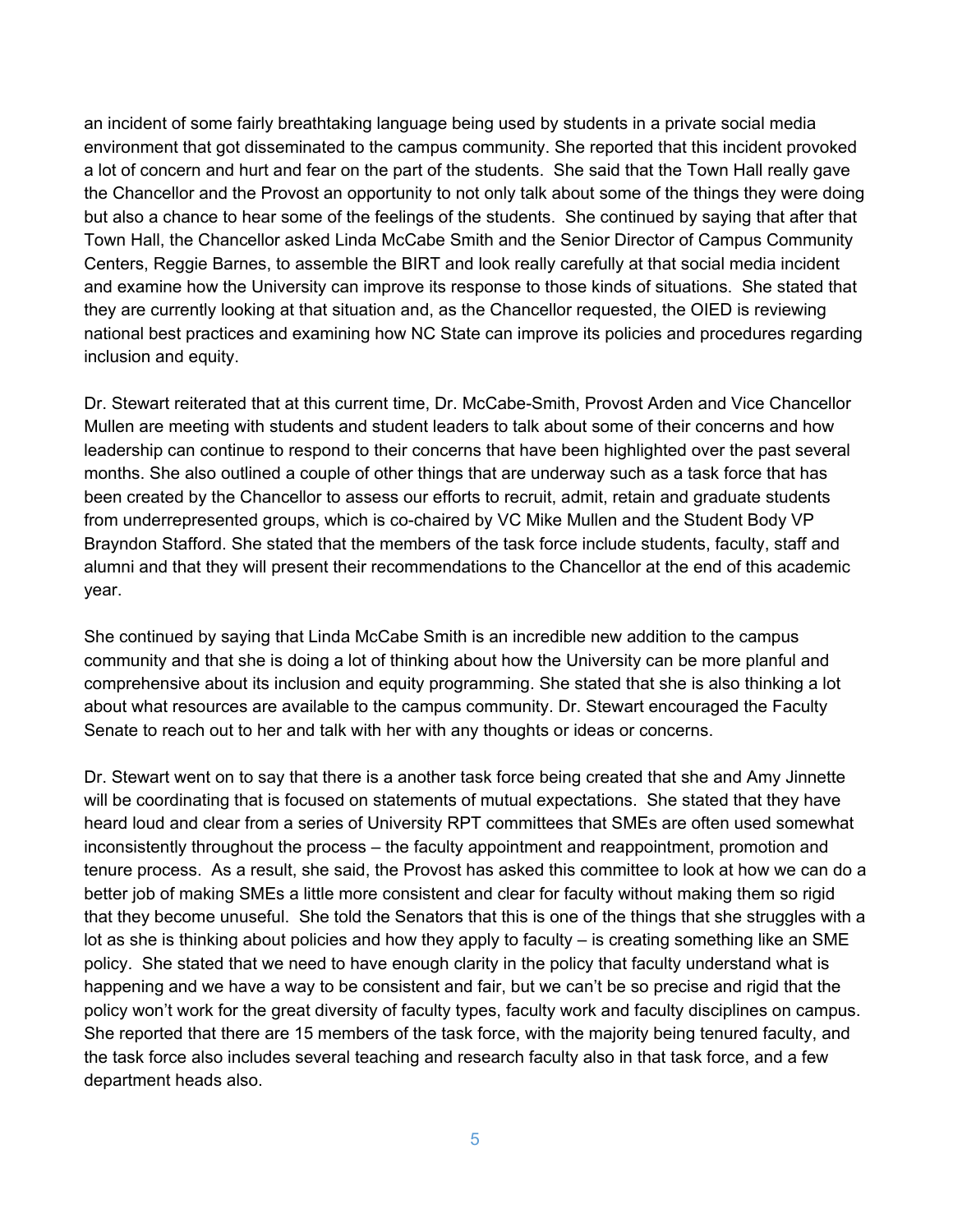She reported that the strategic planning process that the UNC system is undergoing and told the Senators that it is really important that all faculty across the system provide input to the UNC system's strategic plan. She went on to say that it may seem like the plan doesn't have a direct effect on faculty but the last strategic plan that was put into place in 2011 included a mandate to look at learning outcomes for all undergraduates throughout the system. She continued, "That can get really deep into the micro level of talking about curricula for undergraduates," and encouraged the Senators to recognize that their voice is very critical in this process; it is important that you provide feedback as to where the Strategic Plan needs to go and when it needs to stop. She told the Senators that there are five themes of the Strategic Plan: access, student success, affordability and efficiency, excellent and diverse Institutions, and economic impact. Dr. Stewart directed the audience to the website to review: [www.northcarolina.edu/strategic-planning](http://www.northcarolina.edu/strategic-planning)

Dr. Stewart announced that there are also opportunities locally for the faculty to share perspectives about the system Strategic Plan. She let them know that the confidential survey will be posted on the website (above) and there will also be a public forum here at NCSU on Monday, 11/7 from 1-3 pm in the Piedmont Mountains Ballroom of Talley with Chair Jeanette Moore facilitating.

### **Questions**

*Senator Bullock* thanked Dr. Stewart for the very comprehensive report. She wanted clarification regarding the several task forces that have been charged with various things that will potentially impact faculty. She wondered about the OIED collaboration to develop resources for faculty.

Dr. Stewart responded that she thinks they are looking at all the different ways they can support faculty and staff to think about inclusivity. She stated that she wasn't focused specifically on supporting inclusive classrooms, although that can be important and that she is not aware of what Dr. McCabe-Smith is thinking about with regard to supporting faculty in that realm. To the extent that faculty do want to engage their students in these conversations, she said, it would be good if we have those kinds of resources available. She further stated that we know there are a lot of faculty on campus who have expertise in that and we would be well-served to connect with them and make sure they're the ones who are helping us develop those.

Senator Bullock then asked what specifically is the task force on curriculum looking at.

Dr. Stewart stated that the first task is to look at the general education diversity requirement and the second one is to assess NC State's efforts to recruit, admit, retain and graduate underrepresented students.

*Senator Argyropoulos* asked Dr. Stewart if there had been any internal discussion as to why so fast on the strategic plan and haven't we had this before – is this futile?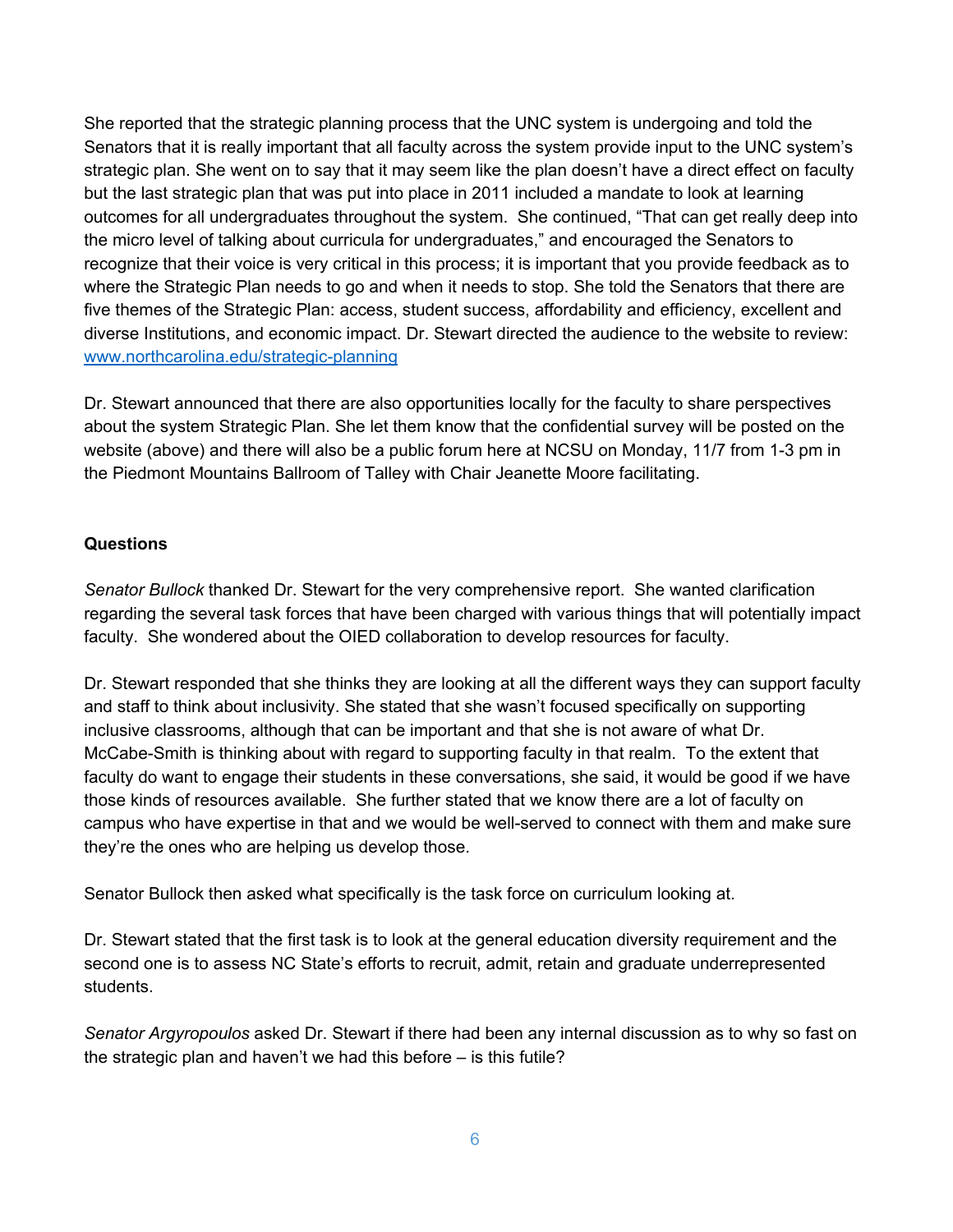Dr. Stewart responded that the Faculty Assembly members in the room are better equipped to respond to this. From her experience, she stated, having sat at GA for two years, there are some Board of Governors members who listen carefully to Faculty Assembly and there are others who may not listen as carefully to faculty. She continued, "To the extent that there are some members of the Board of Governors who are quite interested in supporting the faculty, then those are the people I encourage our faculty to speak to through this process. The Board is not a monolith – the President is interested in hearing from faculty so she thinks that it is really important that the faculty speak up."

*Chair Moore* stated that relative to that is that one of the suggestions you can give is "slow down." She explained that perhaps if they hear from every campus, "slow down, let's make this meaningful," it seems like they would have to pay attention to that. She encouraged everyone to get their voice in there.

*Senator Sederoff* asked if the new strategic plan has anything to do with the system having new leadership.

Dr. Stewart responded that yes, President Spellings called for the re-evaluation and the creating of a new strategic plan.

*Senator Sederoff* asked in what way are the current SMEs not working?

Dr. Stewart responded that there are a series of recommendations and concerns that have been expressed by University RPT committees and that the University RPT are available on the Provost's website – they are public and available. She went on to say that she thinks the biggest concern that the URPTCs have had is that the SMEs are markedly inconsistent with respect to how clearly they describe faculty members' distribution of effort across the realms of responsibility, as well as how clearly they describe the general expectations for an individual faculty member relative to the standards for rank or tenured. She continued, "So they have seen that it can be somewhat challenging to use the SME if it is not clear, to provide a context for DBS and CRPTC members as they are evaluating a candidate for a promotion consideration or a tenured consideration. So their biggest concern has been there is so much inconsistency and in many cases so much vagueness in the SME documents that they don't feel that the DBS and the CRPTCs are able to discern how the standards should be applied to any given faculty member."

She stated that you need enough vagueness that faculty have room to maneuver, and relayed that when she works with Department Heads and faculty around SMEs, she tries to encourage defining a faculty member's distribution across the realm of responsibility is really important because even within a single department there may be some faculty who are doing a ton of teaching and a little bit of scholarship and not much else. She continued by saying that there may be other faculty who are the exact opposite of that, and how the standards would get applied when you're considering that person for promotion to associate or full are completely different. Dr. Stewart stated that if those things aren't clear, if the distribution isn't clear, it is problematic to the DBF members, but it is also problematic if there's not some clarity about what the expectation for that faculty member's scholarship is. She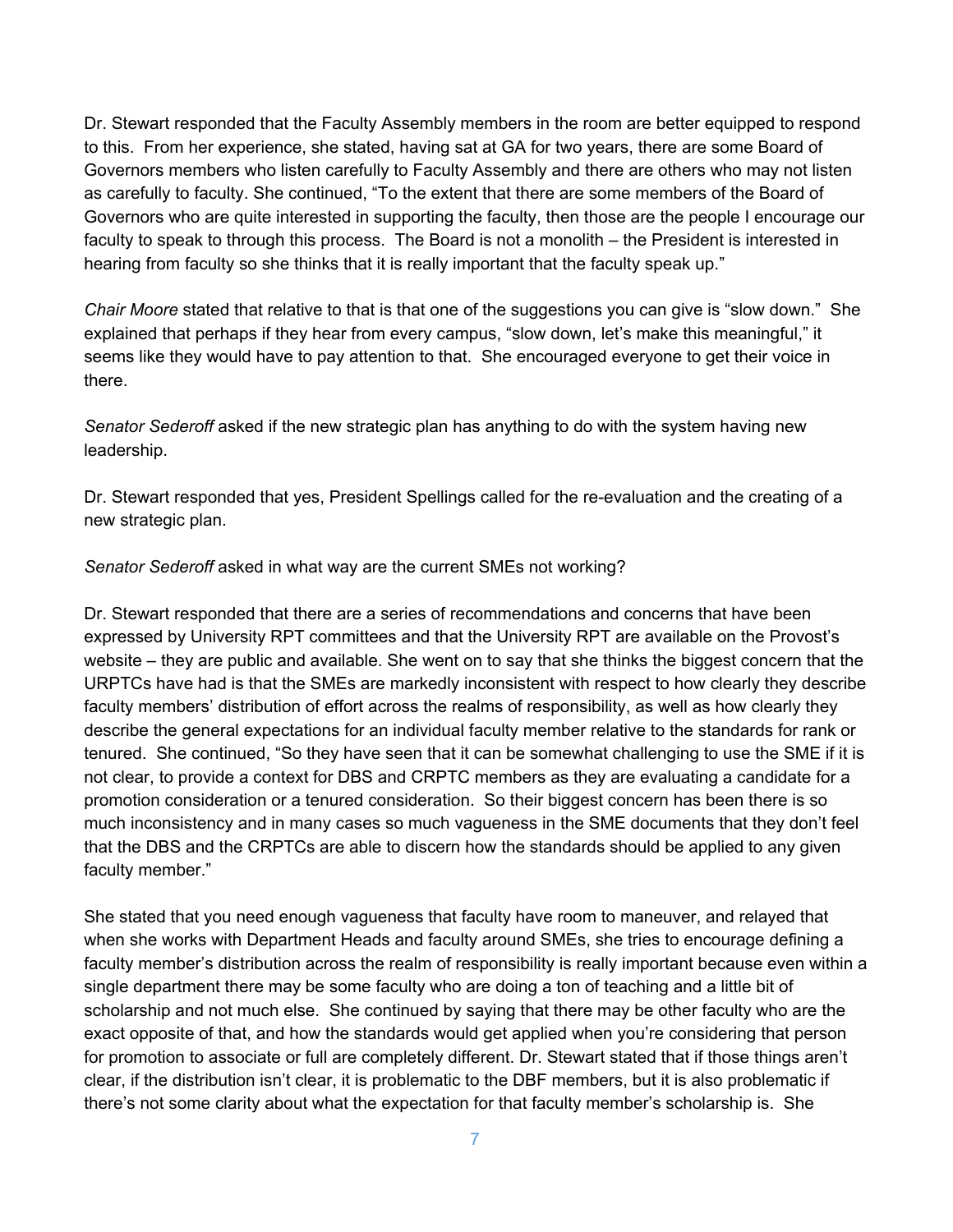continued, "if a faculty member is hired with the expectation of doing a great deal of inter-disciplinary work but that isn't described very well, that can come back and bite them during the DBF review or a CRPTC review because the DBF or the CRPTC may not understand this faculty member was hired with an expectation to work in a trans-disciplinary or an inter-disciplinary way."

*Senator Barrie* commented that they discovered in the College of Design that departments had enough variation and it was causing confusion and a lack of clarity at the college level RPT that they felt was not in the best interest of COD colleagues. He continued, "So our College senate developed a college-wide SME which was voted on by entire faculty and adopted by all the faculty." He said that at the college level that made sense, but at the University level it may not work.

Dr. Stewart responded that she doesn't know what the task force will end up recommending, but she is a fan of local control. She pointed out that the challenge is that if you drive too much local, there is the potential for unfairness or bias to creep in, which is what the task force will try to balance. She commented that she didn't know how it's going to pan out but part of the reason why we made sure that the vast majority of those on the task force are faculty and have a lot of experience in the system for exactly that reason. Dr. Stewart then stated that every college has a representative on the SME task force.

#### **6. Brief Comments on Arts NC State: Arts Outreach** *Amy Sawyers, Arts NC State Coordinator*

Ms. Sawyers thanked the Faculty Senate for inviting her to speak about Arts NC State: Arts Outreach. She told the Senators that this department is the arts collective on campus and is home to six of NC State's visual programs. She wanted to attend the meeting to make the Senators aware that this department exists and would like to be a resource for them.

Ms. Sawyers pointed out the many ways to engage: encourage, schedule a class workshop, offer extra credit for attendance, partner with departments, artist department – for artist to visiting artist in residence.

Ms. Sawyers listed programs currently available for all to take advantage of. Those include the Gregg Museum of Art & Design through 11/18, University Theater, with a reading of the play "Baltimore" on 11/20, their ongoing dance program, the Music & Crafts Center, the Raleigh Civic Chamber Orchestra, and NC State LIVE, which is a program that brings in various artists. She also reminded the Senators that Faculty/staff get 50% off tickets.

Ms. Sawyers conclude her remarks by asking the Senators to make their students and colleagues aware of this department.

### **7. Input Requested on Faculty Development**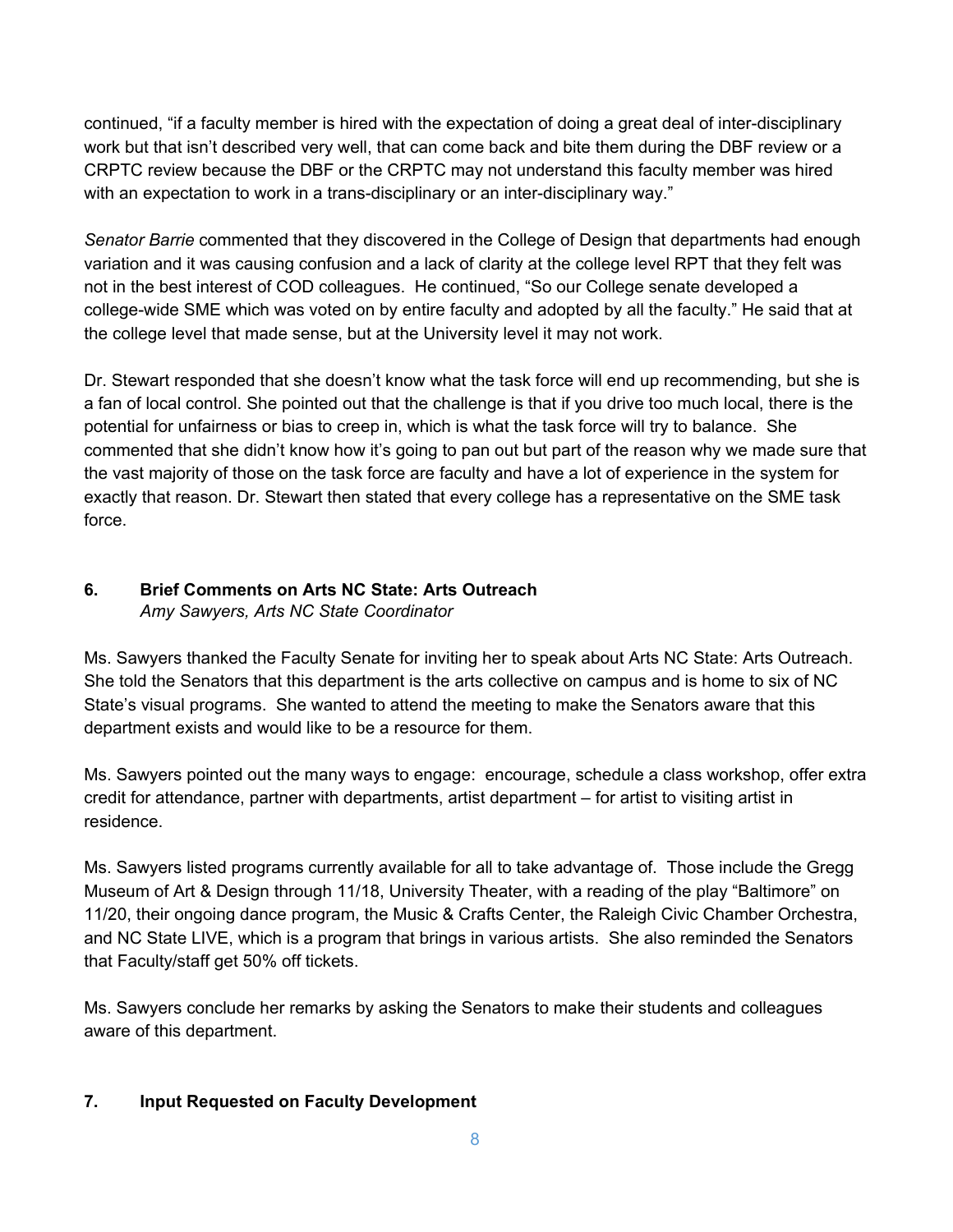### *Dr. Katharine Stewart, Vice Provost for Faculty Affairs*

Dr. Stewart stated that the Office of Faculty Development (OFD) is continuing to examine its mix of program offerings, and would like Senators' feedback on what topics would be most useful for faculty from across the institution and throughout the career span. She asked the Faculty Senate what topics should be priorities, based on their knowledge of faculty careers in their individual colleges. (For information about OFD's current offerings, see <https://ofd.ncsu.edu/>)

Dr. Stewart asked for feedback from the Senators about how the OFD can help faculty be successful. She asked them what they would like more of and how they can assist them best.

### **Comments:**

*Senator Parker* voiced concern about how big the university is and to assist in finding ways of making connections with faculty all over campus, forming partnerships, etc.

*Senator Sederoff* suggested that we need to be concerned about the success of junior and senior faculty members. He suggested a strategy centered around mentoring that starts when they walk in the door and continues that include interaction of faculty in small groups as they go through their careers. He suggested that Sabbaticals should also be encouraged.

*Senator Bullock* suggested that there is a need for resources to help faculty for teaching diverse students.

*Senator Sederoff* commented that we have a problem attracting and retaining minority faculty and that needs to be addressed.

*Senator Bullock* pointed out that students are less happy and do not feel included in the classroom. She said they also feel marginalized and that shifts are needed to ensure all students feel included

*Senator Thakur* asked about interaction with senior faculty and how those meetings are attended.

Dr. Stewart responded by saying some are well attended while others are not; it is very variable.

*Senator Berry-James* stated that regarding a minority faculty network, there is a lot of opportunity for faculty engagement, but there is not one central location. She suggested that communication should be streamlined communication and that race relations be addressed in terms of topics as well as creating a sense of belonging for faculty. She pointed out that while there is some diversity in faculty, there is a lack of diversity in administration, which gives mixed signals. She wondered if this is it a key concern.

*Senator Bykova* expressed a concern regarding Sabbaticals, and the fact that the University does not have a system, although this is something that faculty need and that faculty should be encouraged to go but not to stay at home – go elsewhere.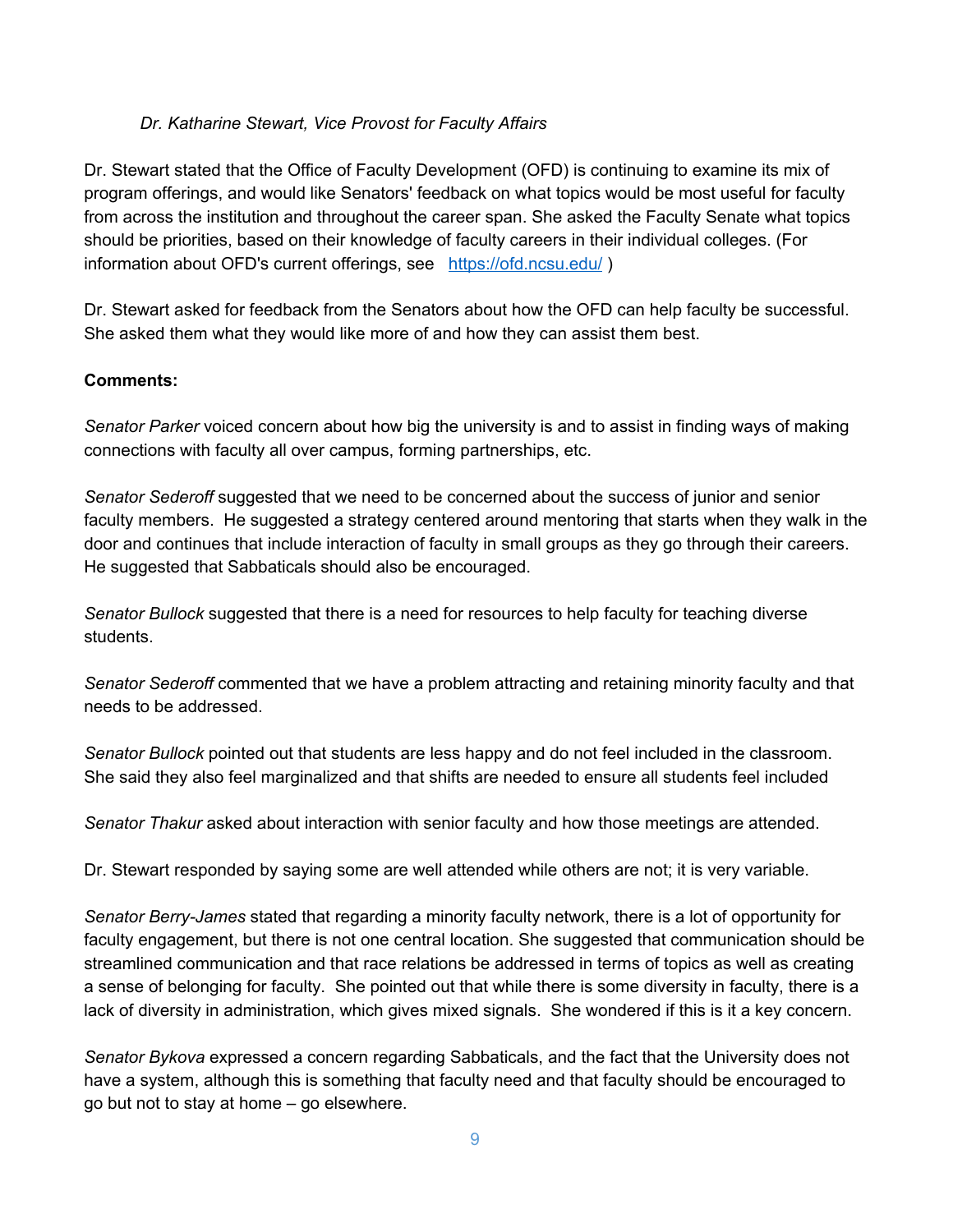*A Senator* expressed that Faculty has to spend too much time with emails and information that is required and that they have no support to help with this. The Senator pointed out that they need support for teaching and research activities.

*Senator Perros* expressed that he felt that there was a wrong attitude in the University; how can I get you to work harder – bring in money, bring in graduate students, etc., without incentive.

*Senator Kuzma* added a footnote to diversity; please don't forget about women as well because the climate for women is not good.

*Senator Kotek* pointed out that in the past faculty received money to go to conferences but now there is no money for them to go. Can this issue be revisited? He stated that currently, they are required to use their own money for this purpose.

*Senator Fath* commented that there are opportunities that arise through other organizations on campus as well; she was in a meeting with the Council on the Status of Women where the subcommittee shared recommendations for faculty development programming. Senator Fath relayed to Dr. Stewart that she would forward those recommendations to the OFD.

*Senator Eseryel* pointed out that the current technology for faculty teaching online is archaic that do not allow for exchanges. Set up requires a lot of time and help is needed with this issue. She pointed out that if the University is serious about online teaching, there needs to be more support.

*Senator Bykova* spoke about the need for faculty to travel abroad for Sabbaticals and conferences to learn in order for them to learn about the word and culture – places to go and learn and do something.

*Senator Berry-James* commented that she felt it would be good if programming was developed around cultural events and the scholarship of diversity, including minorities and women. She gave great compliments for the Office of Faculty Development and their wonderful staff.

*Senator Sederoff* commented that the University should stop centralization. He stated that centralization has always been presented to us as something wonderful for us because it will be more efficient; almost always, however, it only results in being more efficient for everyone except faculty. He pointed out faculty doesn't need centralization – we need services at our elbow, help that is nearby. He stated that they don't need it centralized where they don't know who to go to. He commented that centralization is a disaster for faculty; it hurts faculty and contributes to their workload. He encouraged the University to "please stop doing it."

*Senator Hawkins* pointed out an example of the issues with centralization. She stated that it takes weeks to reserve a room; something that used to be very straightforward and simple is now a nightmare that takes up too much time; it takes weeks.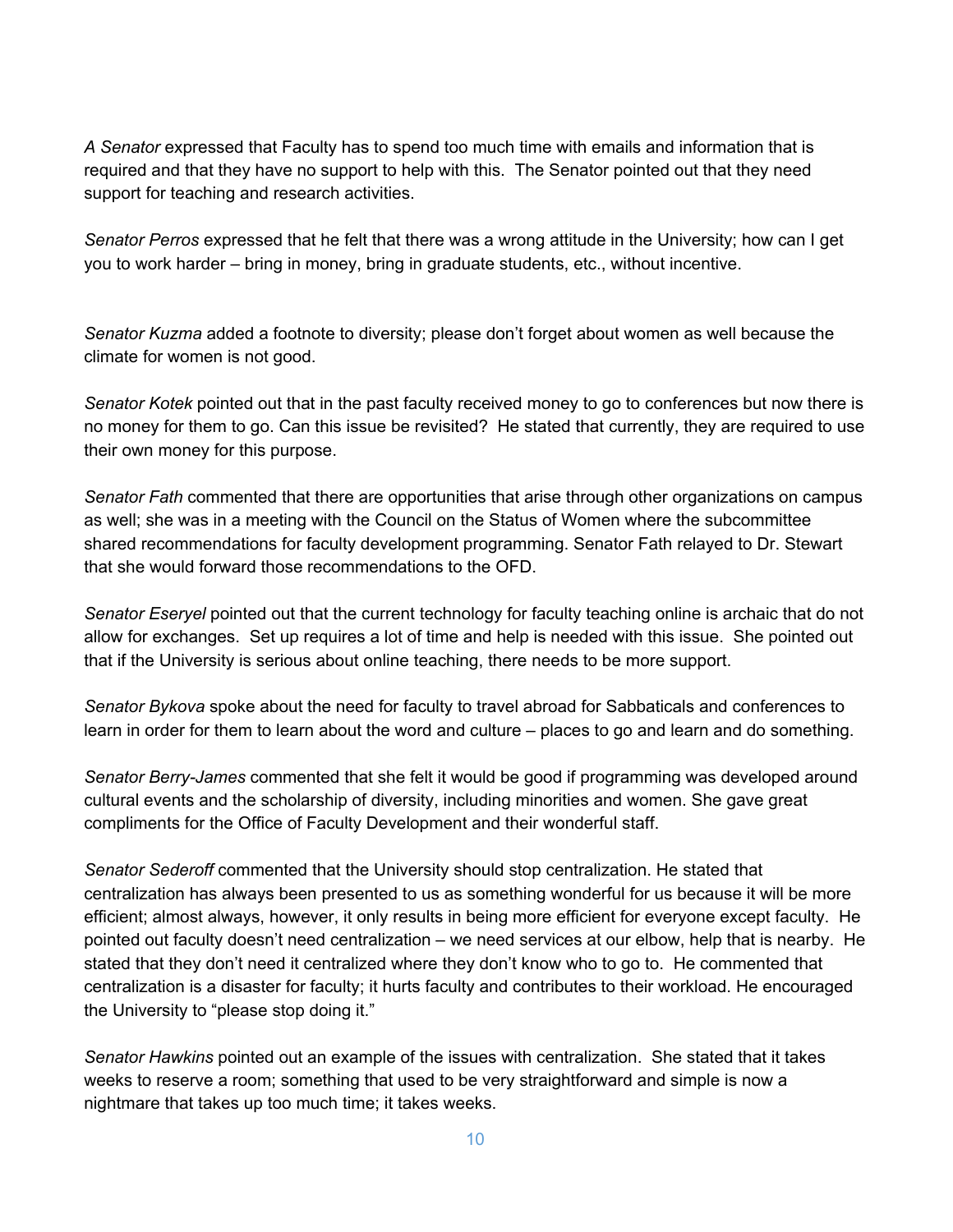*Senator Sannes* voiced another frustration of the faculty, which is too much process and too many business models. He stated that these frustrations are eroding the confidence of the faculty in our system.

*Senator Auerbach* stated that he has heard a lot of these complaints. He commented that faculty is being asked to teach more, and on top are these unfunded new duties. He stated that there has been an increase in the EHRA category and they are spending time giving us new things to do because they have to say what they're doing or they wouldn't have a job.

*Senator Sannes* mentioned that in regard to diversity, the University has to be careful of running around and falling over having to say the right things, when in fact nothing of substance grows out of it; this goes back to what the University is supposed to stand for. We all need to be really careful.

### **8. Old and New Business**

State Health Plan: Dr. Moore asked the Senators to assist their colleagues and help them understand that you must log in and update their health plans this month even if they don't plan for any changes. She stated that folks on the 80/20 plan will be reverted to the 70/30 plan if they don't specify 80/20 every October. Additionally, she said that employees of NC State University should log in through MyPack Portal, not on the website that is given in the instruction booklet that was mailed to everyone and that the tobacco attestation is required of everyone to reduce monthly premium by \$40. For this and more, along with instructions, see: <http://go.ncsu.edu/annualenrollment>

### **Comments**

*Senator Berry James* stated that she spent more than an hour on the website, even after receiving information from Human Resources regarding instructions. There seems to be a mismatch between HR and the website. She encouraged Senators to remind their colleagues and those they worked with to please sign up.

### **9. Issues of concern**

Faculty Issues of Concern can be submitted at any time to a senator or to Faculty Senate@ncsu.edu. Minutes from each Faculty Senate committee (Academic Policy; Governance and Personnel Policy; Resources and Environment) are posted so progress on issues/discussions can be monitored by all.

Issues of concern raised that will be addressed in Executive Committee:

- Student code of conduct review/discussion
- Faculty code of conduct